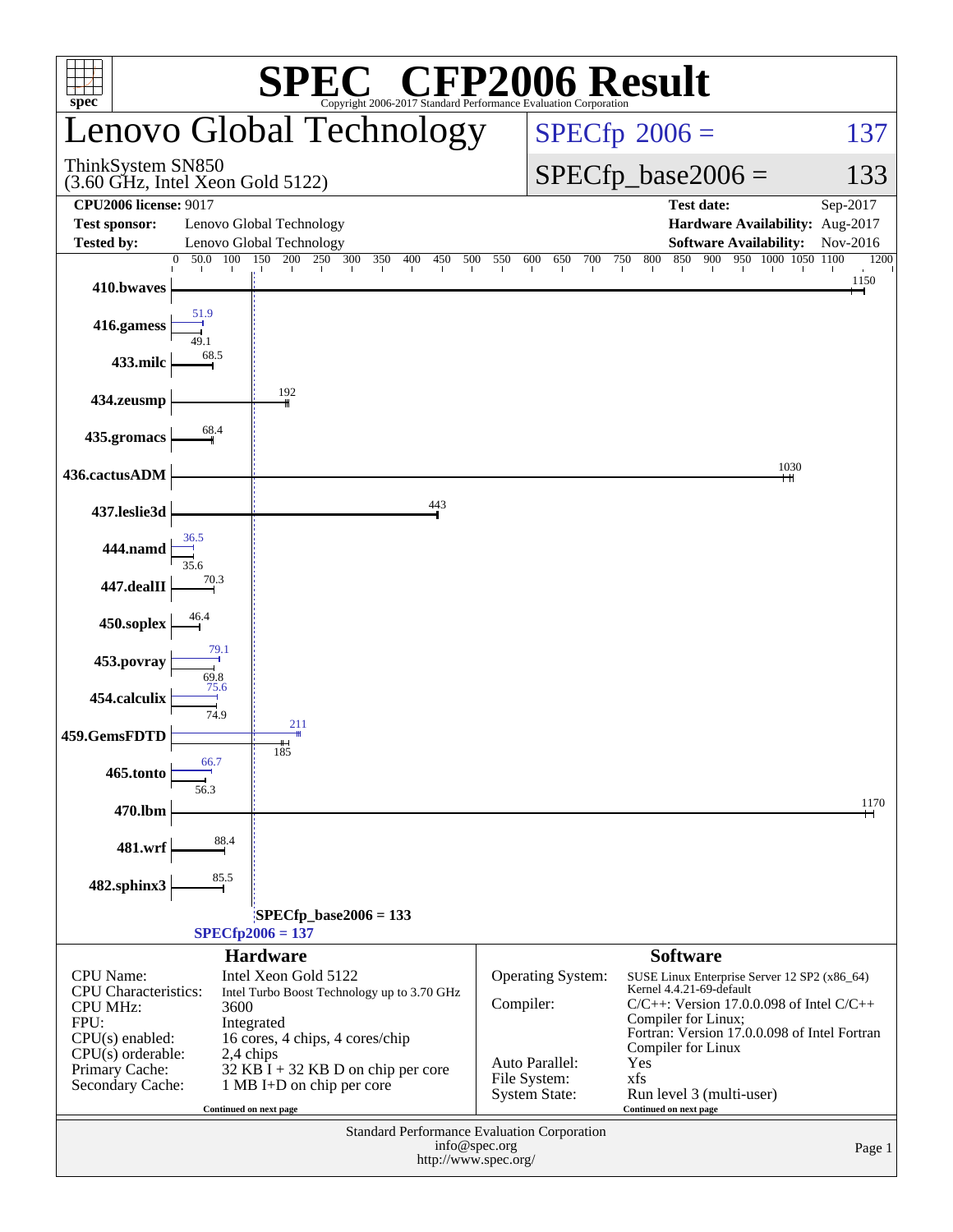

# enovo Global Technology

#### ThinkSystem SN850

(3.60 GHz, Intel Xeon Gold 5122)

#### $SPECfp2006 = 137$  $SPECfp2006 = 137$

#### $SPECfp\_base2006 = 133$

| <b>CPU2006 license: 9017</b>                                               |                                                                                                              |                                                            | <b>Test date:</b><br>$Sep-2017$             |  |  |  |
|----------------------------------------------------------------------------|--------------------------------------------------------------------------------------------------------------|------------------------------------------------------------|---------------------------------------------|--|--|--|
| <b>Test sponsor:</b>                                                       | Lenovo Global Technology                                                                                     | Hardware Availability: Aug-2017                            |                                             |  |  |  |
| <b>Tested by:</b>                                                          | Lenovo Global Technology                                                                                     |                                                            | <b>Software Availability:</b><br>$Nov-2016$ |  |  |  |
| L3 Cache:<br>Other Cache:<br>Memory:<br>Disk Subsystem:<br>Other Hardware: | 16.5 MB I+D on chip per chip<br>None<br>1536 GB (48 x 32 GB 2Rx4 PC4-2666V-R)<br>1 x 960 GB SATA SSD<br>None | <b>Base Pointers:</b><br>Peak Pointers:<br>Other Software: | $64$ -bit<br>$32/64$ -bit<br>None           |  |  |  |

| Results Tadie          |                                                                                                          |              |                |       |                |       |                |              |                |              |                |              |
|------------------------|----------------------------------------------------------------------------------------------------------|--------------|----------------|-------|----------------|-------|----------------|--------------|----------------|--------------|----------------|--------------|
|                        | <b>Base</b>                                                                                              |              |                |       |                |       | <b>Peak</b>    |              |                |              |                |              |
| <b>Benchmark</b>       | <b>Seconds</b>                                                                                           | <b>Ratio</b> | <b>Seconds</b> | Ratio | <b>Seconds</b> | Ratio | <b>Seconds</b> | <b>Ratio</b> | <b>Seconds</b> | <b>Ratio</b> | <b>Seconds</b> | <b>Ratio</b> |
| 410.bwaves             | 12.0                                                                                                     | 1130         | 11.8           | 1150  | 11.8           | 1150  | 12.0           | 1130         | 11.8           | 1150         | 11.8           | 1150         |
| $416$ .gamess          | 399                                                                                                      | 49.1         | 399            | 49.1  | 399            | 49.1  | 379            | 51.7         | 377            | 51.9         | 378            | 51.9         |
| $433$ .milc            | <u>134</u>                                                                                               | 68.5         | 133            | 69.1  | 135            | 68.2  | <u>134</u>     | 68.5         | 133            | 69.1         | 135            | 68.2         |
| $434$ . zeusmp         | 47.3                                                                                                     | 192          | 47.9           | 190   | 46.6           | 195   | 47.3           | 192          | 47.9           | 190          | 46.6           | 195          |
| $435.$ gromacs         | 104                                                                                                      | 68.5         | 104            | 68.4  | 108            | 66.2  | 104            | 68.5         | 104            | 68.4         | 108            | 66.2         |
| 436.cactusADM          | 11.6                                                                                                     | 1030         | 11.6           | 1030  | 11.7           | 1020  | 11.6           | 1030         | <b>11.6</b>    | 1030         | 11.7           | 1020         |
| 437.leslie3d           | 21.2                                                                                                     | 443          | 21.2           | 443   | 21.3           | 441   | 21.2           | 443          | 21.2           | 443          | 21.3           | 441          |
| 444.namd               | 225                                                                                                      | 35.6         | 225            | 35.6  | 225            | 35.6  | 220            | 36.5         | 220            | 36.5         | 220            | 36.5         |
| $ 447 \text{.}$ dealII | 163                                                                                                      | 70.3         | 162            | 70.4  | 163            | 70.3  | 163            | 70.3         | 162            | 70.4         | 163            | 70.3         |
| $450$ .soplex          | 181                                                                                                      | 46.0         | 180            | 46.4  | 178            | 46.9  | 181            | 46.0         | <b>180</b>     | 46.4         | 178            | 46.9         |
| $453$ .povray          | 76.0                                                                                                     | 70.0         | 76.3           | 69.7  | 76.2           | 69.8  | 67.3           | 79.0         | 67.2           | 79.1         | 67.0           | 79.4         |
| $454$ .calculix        | 110                                                                                                      | 74.9         | 110            | 75.0  | 110            | 74.9  | 109            | 75.5         | 109            | 75.8         | 109            | 75.6         |
| 459.GemsFDTD           | 57.5                                                                                                     | 185          | 54.4           | 195   | 58.0           | 183   | 49.5           | 214          | 50.8           | 209          | 50.3           | 211          |
| $ 465$ .tonto          | 174                                                                                                      | 56.6         | 175            | 56.3  | 178            | 55.4  | 147            | 66.9         | 148            | 66.7         | 148            | 66.6         |
| 470.1bm                | 11.8                                                                                                     | 1170         | 11.8           | 1170  | 11.9           | 1150  | 11.8           | 1170         | 11.8           | 1170         | 11.9           | 1150         |
| $ 481$ .wrf            | 127                                                                                                      | 87.8         | 126            | 88.6  | 126            | 88.4  | 127            | 87.8         | 126            | 88.6         | <u>126</u>     | 88.4         |
| 482.sphinx3            | 226                                                                                                      | 86.1         | 228            | 85.5  | 228            | 85.3  | 226            | 86.1         | 228            | 85.5         | 228            | 85.3         |
|                        | Results appear in the order in which they were run. Bold underlined text indicates a median measurement. |              |                |       |                |       |                |              |                |              |                |              |

#### **[Results Table](http://www.spec.org/auto/cpu2006/Docs/result-fields.html#ResultsTable)**

#### **[Operating System Notes](http://www.spec.org/auto/cpu2006/Docs/result-fields.html#OperatingSystemNotes)**

Stack size set to unlimited using "ulimit -s unlimited"

#### **[Platform Notes](http://www.spec.org/auto/cpu2006/Docs/result-fields.html#PlatformNotes)**

 BIOS configuration: Choose Operating Mode set to Maximum Performance Hyper-Threading set to Disable Per Core P-state set to Disable DCA set to Disable Patrol Scrub set to Disable LLC dead line alloc set to Disable Sysinfo program /home/cpu2006-1.2-ic17.0/config/sysinfo.rev6993 Revision 6993 of 2015-11-06 (b5e8d4b4eb51ed28d7f98696cbe290c1) running on SN850-01 Thu Sep 7 09:40:22 2017 Continued on next page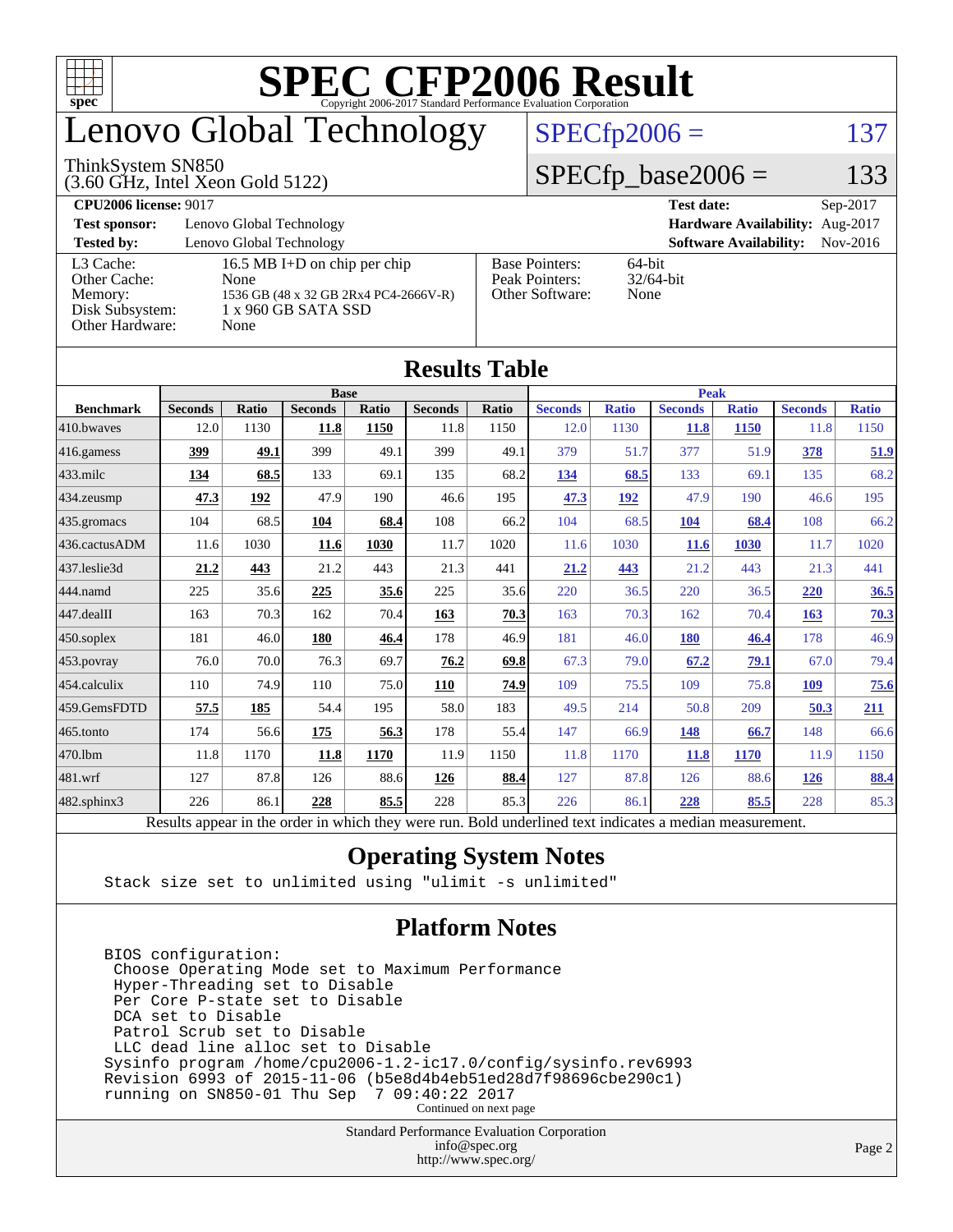

### enovo Global Technology

ThinkSystem SN850

(3.60 GHz, Intel Xeon Gold 5122)

 $SPECTp2006 = 137$ 

 $SPECTp\_base2006 = 133$ 

#### **[CPU2006 license:](http://www.spec.org/auto/cpu2006/Docs/result-fields.html#CPU2006license)** 9017 **[Test date:](http://www.spec.org/auto/cpu2006/Docs/result-fields.html#Testdate)** Sep-2017

**[Test sponsor:](http://www.spec.org/auto/cpu2006/Docs/result-fields.html#Testsponsor)** Lenovo Global Technology **[Hardware Availability:](http://www.spec.org/auto/cpu2006/Docs/result-fields.html#HardwareAvailability)** Aug-2017 **[Tested by:](http://www.spec.org/auto/cpu2006/Docs/result-fields.html#Testedby)** Lenovo Global Technology **[Software Availability:](http://www.spec.org/auto/cpu2006/Docs/result-fields.html#SoftwareAvailability)** Nov-2016

#### **[Platform Notes \(Continued\)](http://www.spec.org/auto/cpu2006/Docs/result-fields.html#PlatformNotes)**

Standard Performance Evaluation Corporation [info@spec.org](mailto:info@spec.org) This section contains SUT (System Under Test) info as seen by some common utilities. To remove or add to this section, see: <http://www.spec.org/cpu2006/Docs/config.html#sysinfo> From /proc/cpuinfo model name : Intel(R) Xeon(R) Gold 5122 CPU @ 3.60GHz 4 "physical id"s (chips) 16 "processors" cores, siblings (Caution: counting these is hw and system dependent. The following excerpts from /proc/cpuinfo might not be reliable. Use with caution.) cpu cores : 4 siblings : 4 physical 0: cores 1 2 5 11 physical 1: cores 5 8 10 11 physical 2: cores 1 2 5 11 physical 3: cores 1 10 11 12 cache size : 16896 KB From /proc/meminfo MemTotal: 1584968392 kB HugePages\_Total: 0 Hugepagesize: 2048 kB From /etc/\*release\* /etc/\*version\* SuSE-release: SUSE Linux Enterprise Server 12 (x86\_64) VERSION = 12 PATCHLEVEL = 2 # This file is deprecated and will be removed in a future service pack or release. # Please check /etc/os-release for details about this release. os-release: NAME="SLES" VERSION="12-SP2" VERSION\_ID="12.2" PRETTY\_NAME="SUSE Linux Enterprise Server 12 SP2" ID="sles" ANSI\_COLOR="0;32" CPE\_NAME="cpe:/o:suse:sles:12:sp2" uname -a: Linux SN850-01 4.4.21-69-default #1 SMP Tue Oct 25 10:58:20 UTC 2016 (9464f67) x86\_64 x86\_64 x86\_64 GNU/Linux run-level 3 Sep 7 09:39 SPEC is set to: /home/cpu2006-1.2-ic17.0<br>Filesystem Type Size Used Avail Used Avail Use% Mounted on /dev/sda4 xfs 836G 294G 543G 36% /home Additional information from dmidecode: Continued on next page

<http://www.spec.org/>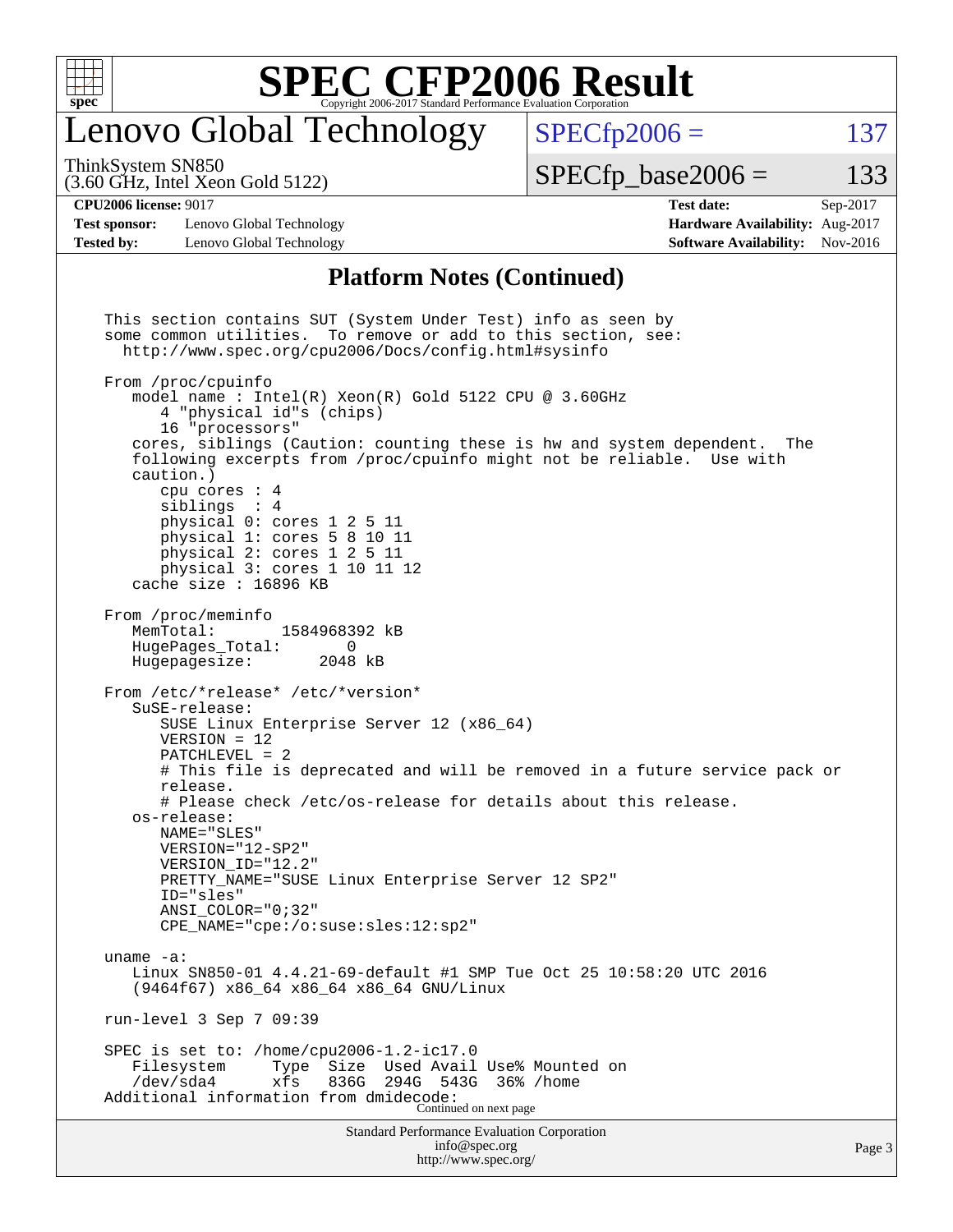

### enovo Global Technology

ThinkSystem SN850

(3.60 GHz, Intel Xeon Gold 5122)

 $SPECTp2006 = 137$ 

 $SPECTp\_base2006 = 133$ 

**[Test sponsor:](http://www.spec.org/auto/cpu2006/Docs/result-fields.html#Testsponsor)** Lenovo Global Technology **[Hardware Availability:](http://www.spec.org/auto/cpu2006/Docs/result-fields.html#HardwareAvailability)** Aug-2017 **[Tested by:](http://www.spec.org/auto/cpu2006/Docs/result-fields.html#Testedby)** Lenovo Global Technology **[Software Availability:](http://www.spec.org/auto/cpu2006/Docs/result-fields.html#SoftwareAvailability)** Nov-2016

**[CPU2006 license:](http://www.spec.org/auto/cpu2006/Docs/result-fields.html#CPU2006license)** 9017 **[Test date:](http://www.spec.org/auto/cpu2006/Docs/result-fields.html#Testdate)** Sep-2017

#### **[Platform Notes \(Continued\)](http://www.spec.org/auto/cpu2006/Docs/result-fields.html#PlatformNotes)**

 Warning: Use caution when you interpret this section. The 'dmidecode' program reads system data which is "intended to allow hardware to be accurately determined", but the intent may not be met, as there are frequent changes to hardware, firmware, and the "DMTF SMBIOS" standard.

 BIOS Lenovo -[IVE109A-1.00]- 04/27/2017 Memory: 48x Samsung M393A4K40BB2-CTD 32 GB 2 rank 2666 MHz

(End of data from sysinfo program)

#### **[General Notes](http://www.spec.org/auto/cpu2006/Docs/result-fields.html#GeneralNotes)**

Environment variables set by runspec before the start of the run: KMP\_AFFINITY = "granularity=fine,compact" LD\_LIBRARY\_PATH = "/home/cpu2006-1.2-ic17.0/libs/32:/home/cpu2006-1.2-ic17.0/libs/64:/home/cpu2006-1.2-ic17.0/sh10.2" OMP\_NUM\_THREADS = "16"

 Binaries compiled on a system with 1x Intel Core i7-4790 CPU + 32GB RAM memory using Redhat Enterprise Linux 7.2 Transparent Huge Pages disabled with: echo never > /sys/kernel/mm/transparent\_hugepage/enabled

### **[Base Compiler Invocation](http://www.spec.org/auto/cpu2006/Docs/result-fields.html#BaseCompilerInvocation)**

[C benchmarks](http://www.spec.org/auto/cpu2006/Docs/result-fields.html#Cbenchmarks):  $inc$   $-m64$ 

[C++ benchmarks:](http://www.spec.org/auto/cpu2006/Docs/result-fields.html#CXXbenchmarks) [icpc -m64](http://www.spec.org/cpu2006/results/res2017q4/cpu2006-20170918-50012.flags.html#user_CXXbase_intel_icpc_64bit_fc66a5337ce925472a5c54ad6a0de310)

[Fortran benchmarks](http://www.spec.org/auto/cpu2006/Docs/result-fields.html#Fortranbenchmarks): [ifort -m64](http://www.spec.org/cpu2006/results/res2017q4/cpu2006-20170918-50012.flags.html#user_FCbase_intel_ifort_64bit_ee9d0fb25645d0210d97eb0527dcc06e)

[Benchmarks using both Fortran and C](http://www.spec.org/auto/cpu2006/Docs/result-fields.html#BenchmarksusingbothFortranandC): [icc -m64](http://www.spec.org/cpu2006/results/res2017q4/cpu2006-20170918-50012.flags.html#user_CC_FCbase_intel_icc_64bit_bda6cc9af1fdbb0edc3795bac97ada53) [ifort -m64](http://www.spec.org/cpu2006/results/res2017q4/cpu2006-20170918-50012.flags.html#user_CC_FCbase_intel_ifort_64bit_ee9d0fb25645d0210d97eb0527dcc06e)

### **[Base Portability Flags](http://www.spec.org/auto/cpu2006/Docs/result-fields.html#BasePortabilityFlags)**

 410.bwaves: [-DSPEC\\_CPU\\_LP64](http://www.spec.org/cpu2006/results/res2017q4/cpu2006-20170918-50012.flags.html#suite_basePORTABILITY410_bwaves_DSPEC_CPU_LP64) 416.gamess: [-DSPEC\\_CPU\\_LP64](http://www.spec.org/cpu2006/results/res2017q4/cpu2006-20170918-50012.flags.html#suite_basePORTABILITY416_gamess_DSPEC_CPU_LP64) 433.milc: [-DSPEC\\_CPU\\_LP64](http://www.spec.org/cpu2006/results/res2017q4/cpu2006-20170918-50012.flags.html#suite_basePORTABILITY433_milc_DSPEC_CPU_LP64) 434.zeusmp: [-DSPEC\\_CPU\\_LP64](http://www.spec.org/cpu2006/results/res2017q4/cpu2006-20170918-50012.flags.html#suite_basePORTABILITY434_zeusmp_DSPEC_CPU_LP64) 435.gromacs: [-DSPEC\\_CPU\\_LP64](http://www.spec.org/cpu2006/results/res2017q4/cpu2006-20170918-50012.flags.html#suite_basePORTABILITY435_gromacs_DSPEC_CPU_LP64) [-nofor\\_main](http://www.spec.org/cpu2006/results/res2017q4/cpu2006-20170918-50012.flags.html#user_baseLDPORTABILITY435_gromacs_f-nofor_main) 436.cactusADM: [-DSPEC\\_CPU\\_LP64](http://www.spec.org/cpu2006/results/res2017q4/cpu2006-20170918-50012.flags.html#suite_basePORTABILITY436_cactusADM_DSPEC_CPU_LP64) [-nofor\\_main](http://www.spec.org/cpu2006/results/res2017q4/cpu2006-20170918-50012.flags.html#user_baseLDPORTABILITY436_cactusADM_f-nofor_main)

Continued on next page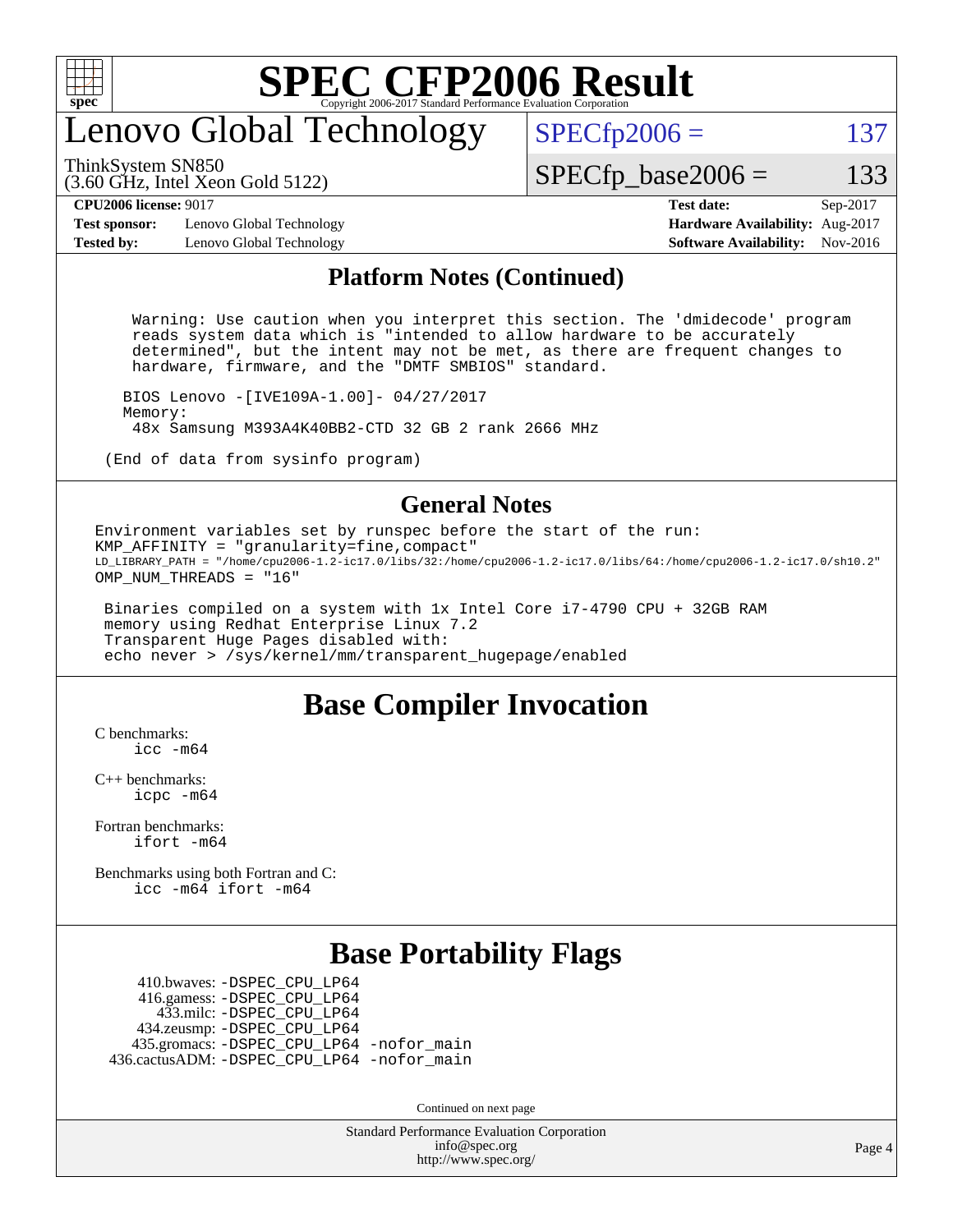

enovo Global Technology

 $SPECfp2006 = 137$  $SPECfp2006 = 137$ 

ThinkSystem SN850

(3.60 GHz, Intel Xeon Gold 5122)

**[Test sponsor:](http://www.spec.org/auto/cpu2006/Docs/result-fields.html#Testsponsor)** Lenovo Global Technology **[Hardware Availability:](http://www.spec.org/auto/cpu2006/Docs/result-fields.html#HardwareAvailability)** Aug-2017 **[Tested by:](http://www.spec.org/auto/cpu2006/Docs/result-fields.html#Testedby)** Lenovo Global Technology **[Software Availability:](http://www.spec.org/auto/cpu2006/Docs/result-fields.html#SoftwareAvailability)** Nov-2016

 $SPECTp\_base2006 = 133$ **[CPU2006 license:](http://www.spec.org/auto/cpu2006/Docs/result-fields.html#CPU2006license)** 9017 **[Test date:](http://www.spec.org/auto/cpu2006/Docs/result-fields.html#Testdate)** Sep-2017

## **[Base Portability Flags \(Continued\)](http://www.spec.org/auto/cpu2006/Docs/result-fields.html#BasePortabilityFlags)**

 437.leslie3d: [-DSPEC\\_CPU\\_LP64](http://www.spec.org/cpu2006/results/res2017q4/cpu2006-20170918-50012.flags.html#suite_basePORTABILITY437_leslie3d_DSPEC_CPU_LP64) 444.namd: [-DSPEC\\_CPU\\_LP64](http://www.spec.org/cpu2006/results/res2017q4/cpu2006-20170918-50012.flags.html#suite_basePORTABILITY444_namd_DSPEC_CPU_LP64) 447.dealII: [-DSPEC\\_CPU\\_LP64](http://www.spec.org/cpu2006/results/res2017q4/cpu2006-20170918-50012.flags.html#suite_basePORTABILITY447_dealII_DSPEC_CPU_LP64) 450.soplex: [-DSPEC\\_CPU\\_LP64](http://www.spec.org/cpu2006/results/res2017q4/cpu2006-20170918-50012.flags.html#suite_basePORTABILITY450_soplex_DSPEC_CPU_LP64) 453.povray: [-DSPEC\\_CPU\\_LP64](http://www.spec.org/cpu2006/results/res2017q4/cpu2006-20170918-50012.flags.html#suite_basePORTABILITY453_povray_DSPEC_CPU_LP64) 454.calculix: [-DSPEC\\_CPU\\_LP64](http://www.spec.org/cpu2006/results/res2017q4/cpu2006-20170918-50012.flags.html#suite_basePORTABILITY454_calculix_DSPEC_CPU_LP64) [-nofor\\_main](http://www.spec.org/cpu2006/results/res2017q4/cpu2006-20170918-50012.flags.html#user_baseLDPORTABILITY454_calculix_f-nofor_main) 459.GemsFDTD: [-DSPEC\\_CPU\\_LP64](http://www.spec.org/cpu2006/results/res2017q4/cpu2006-20170918-50012.flags.html#suite_basePORTABILITY459_GemsFDTD_DSPEC_CPU_LP64) 465.tonto: [-DSPEC\\_CPU\\_LP64](http://www.spec.org/cpu2006/results/res2017q4/cpu2006-20170918-50012.flags.html#suite_basePORTABILITY465_tonto_DSPEC_CPU_LP64) 470.lbm: [-DSPEC\\_CPU\\_LP64](http://www.spec.org/cpu2006/results/res2017q4/cpu2006-20170918-50012.flags.html#suite_basePORTABILITY470_lbm_DSPEC_CPU_LP64) 482.sphinx3: [-DSPEC\\_CPU\\_LP64](http://www.spec.org/cpu2006/results/res2017q4/cpu2006-20170918-50012.flags.html#suite_basePORTABILITY482_sphinx3_DSPEC_CPU_LP64)

481.wrf: [-DSPEC\\_CPU\\_LP64](http://www.spec.org/cpu2006/results/res2017q4/cpu2006-20170918-50012.flags.html#suite_basePORTABILITY481_wrf_DSPEC_CPU_LP64) [-DSPEC\\_CPU\\_CASE\\_FLAG](http://www.spec.org/cpu2006/results/res2017q4/cpu2006-20170918-50012.flags.html#b481.wrf_baseCPORTABILITY_DSPEC_CPU_CASE_FLAG) [-DSPEC\\_CPU\\_LINUX](http://www.spec.org/cpu2006/results/res2017q4/cpu2006-20170918-50012.flags.html#b481.wrf_baseCPORTABILITY_DSPEC_CPU_LINUX)

#### **[Base Optimization Flags](http://www.spec.org/auto/cpu2006/Docs/result-fields.html#BaseOptimizationFlags)**

[C benchmarks](http://www.spec.org/auto/cpu2006/Docs/result-fields.html#Cbenchmarks):

[-xCORE-AVX2](http://www.spec.org/cpu2006/results/res2017q4/cpu2006-20170918-50012.flags.html#user_CCbase_f-xCORE-AVX2) [-ipo](http://www.spec.org/cpu2006/results/res2017q4/cpu2006-20170918-50012.flags.html#user_CCbase_f-ipo) [-O3](http://www.spec.org/cpu2006/results/res2017q4/cpu2006-20170918-50012.flags.html#user_CCbase_f-O3) [-no-prec-div](http://www.spec.org/cpu2006/results/res2017q4/cpu2006-20170918-50012.flags.html#user_CCbase_f-no-prec-div) [-parallel](http://www.spec.org/cpu2006/results/res2017q4/cpu2006-20170918-50012.flags.html#user_CCbase_f-parallel) [-qopt-prefetch](http://www.spec.org/cpu2006/results/res2017q4/cpu2006-20170918-50012.flags.html#user_CCbase_f-qopt-prefetch)

[C++ benchmarks:](http://www.spec.org/auto/cpu2006/Docs/result-fields.html#CXXbenchmarks)

[-xCORE-AVX2](http://www.spec.org/cpu2006/results/res2017q4/cpu2006-20170918-50012.flags.html#user_CXXbase_f-xCORE-AVX2) [-ipo](http://www.spec.org/cpu2006/results/res2017q4/cpu2006-20170918-50012.flags.html#user_CXXbase_f-ipo) [-O3](http://www.spec.org/cpu2006/results/res2017q4/cpu2006-20170918-50012.flags.html#user_CXXbase_f-O3) [-no-prec-div](http://www.spec.org/cpu2006/results/res2017q4/cpu2006-20170918-50012.flags.html#user_CXXbase_f-no-prec-div) [-qopt-prefetch](http://www.spec.org/cpu2006/results/res2017q4/cpu2006-20170918-50012.flags.html#user_CXXbase_f-qopt-prefetch)

[Fortran benchmarks](http://www.spec.org/auto/cpu2006/Docs/result-fields.html#Fortranbenchmarks): [-xCORE-AVX2](http://www.spec.org/cpu2006/results/res2017q4/cpu2006-20170918-50012.flags.html#user_FCbase_f-xCORE-AVX2) [-ipo](http://www.spec.org/cpu2006/results/res2017q4/cpu2006-20170918-50012.flags.html#user_FCbase_f-ipo) [-O3](http://www.spec.org/cpu2006/results/res2017q4/cpu2006-20170918-50012.flags.html#user_FCbase_f-O3) [-no-prec-div](http://www.spec.org/cpu2006/results/res2017q4/cpu2006-20170918-50012.flags.html#user_FCbase_f-no-prec-div) [-parallel](http://www.spec.org/cpu2006/results/res2017q4/cpu2006-20170918-50012.flags.html#user_FCbase_f-parallel) [-qopt-prefetch](http://www.spec.org/cpu2006/results/res2017q4/cpu2006-20170918-50012.flags.html#user_FCbase_f-qopt-prefetch)

[Benchmarks using both Fortran and C](http://www.spec.org/auto/cpu2006/Docs/result-fields.html#BenchmarksusingbothFortranandC): [-xCORE-AVX2](http://www.spec.org/cpu2006/results/res2017q4/cpu2006-20170918-50012.flags.html#user_CC_FCbase_f-xCORE-AVX2) [-ipo](http://www.spec.org/cpu2006/results/res2017q4/cpu2006-20170918-50012.flags.html#user_CC_FCbase_f-ipo) [-O3](http://www.spec.org/cpu2006/results/res2017q4/cpu2006-20170918-50012.flags.html#user_CC_FCbase_f-O3) [-no-prec-div](http://www.spec.org/cpu2006/results/res2017q4/cpu2006-20170918-50012.flags.html#user_CC_FCbase_f-no-prec-div) [-parallel](http://www.spec.org/cpu2006/results/res2017q4/cpu2006-20170918-50012.flags.html#user_CC_FCbase_f-parallel) [-qopt-prefetch](http://www.spec.org/cpu2006/results/res2017q4/cpu2006-20170918-50012.flags.html#user_CC_FCbase_f-qopt-prefetch)

#### **[Peak Compiler Invocation](http://www.spec.org/auto/cpu2006/Docs/result-fields.html#PeakCompilerInvocation)**

[C benchmarks](http://www.spec.org/auto/cpu2006/Docs/result-fields.html#Cbenchmarks): [icc -m64](http://www.spec.org/cpu2006/results/res2017q4/cpu2006-20170918-50012.flags.html#user_CCpeak_intel_icc_64bit_bda6cc9af1fdbb0edc3795bac97ada53)

[C++ benchmarks:](http://www.spec.org/auto/cpu2006/Docs/result-fields.html#CXXbenchmarks) [icpc -m64](http://www.spec.org/cpu2006/results/res2017q4/cpu2006-20170918-50012.flags.html#user_CXXpeak_intel_icpc_64bit_fc66a5337ce925472a5c54ad6a0de310)

[Fortran benchmarks](http://www.spec.org/auto/cpu2006/Docs/result-fields.html#Fortranbenchmarks): [ifort -m64](http://www.spec.org/cpu2006/results/res2017q4/cpu2006-20170918-50012.flags.html#user_FCpeak_intel_ifort_64bit_ee9d0fb25645d0210d97eb0527dcc06e)

[Benchmarks using both Fortran and C](http://www.spec.org/auto/cpu2006/Docs/result-fields.html#BenchmarksusingbothFortranandC): [icc -m64](http://www.spec.org/cpu2006/results/res2017q4/cpu2006-20170918-50012.flags.html#user_CC_FCpeak_intel_icc_64bit_bda6cc9af1fdbb0edc3795bac97ada53) [ifort -m64](http://www.spec.org/cpu2006/results/res2017q4/cpu2006-20170918-50012.flags.html#user_CC_FCpeak_intel_ifort_64bit_ee9d0fb25645d0210d97eb0527dcc06e)

#### **[Peak Portability Flags](http://www.spec.org/auto/cpu2006/Docs/result-fields.html#PeakPortabilityFlags)**

Same as Base Portability Flags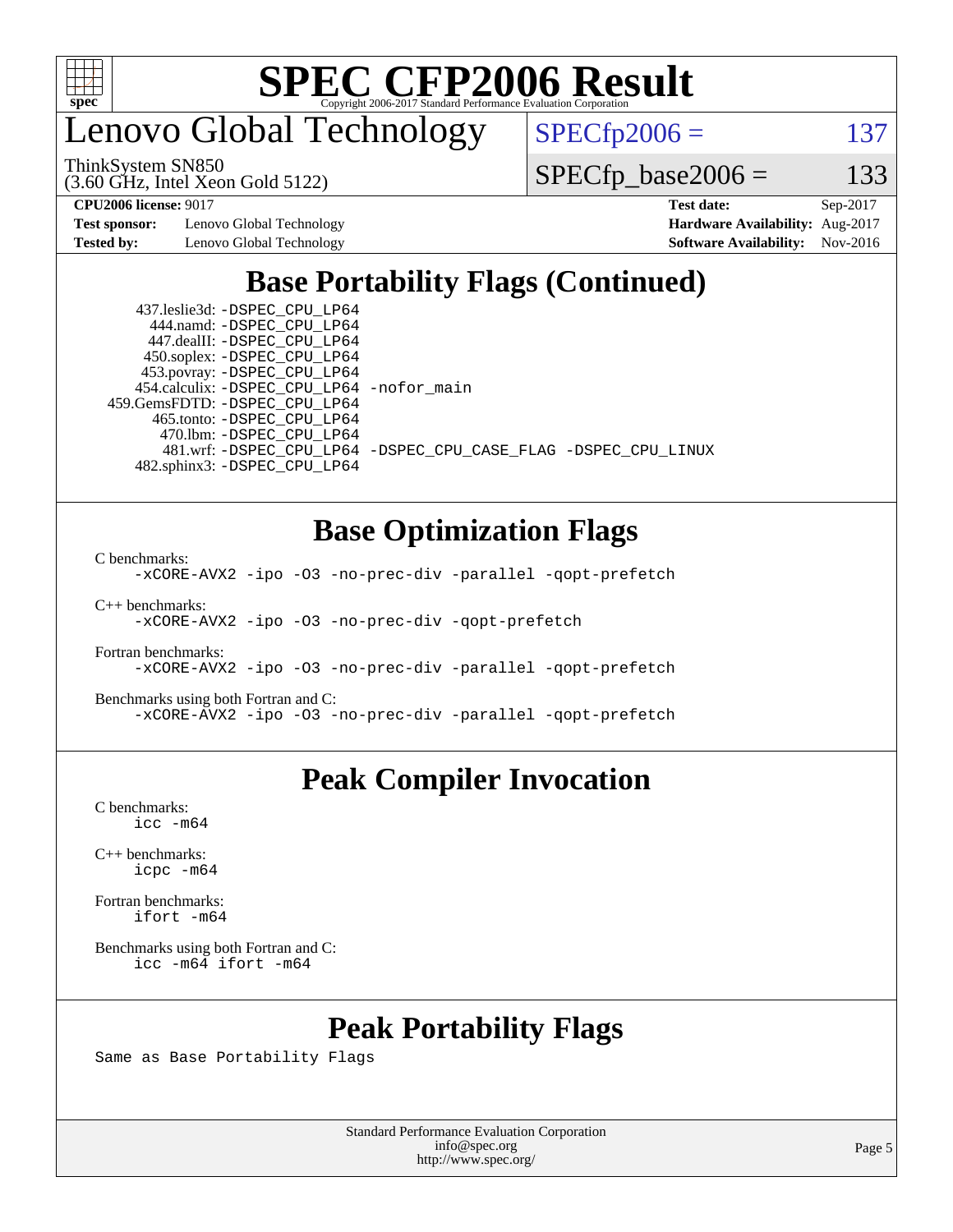

## enovo Global Technology

ThinkSystem SN850

(3.60 GHz, Intel Xeon Gold 5122)

 $SPECTp2006 = 137$ 

 $SPECTp\_base2006 = 133$ 

**[Test sponsor:](http://www.spec.org/auto/cpu2006/Docs/result-fields.html#Testsponsor)** Lenovo Global Technology **[Hardware Availability:](http://www.spec.org/auto/cpu2006/Docs/result-fields.html#HardwareAvailability)** Aug-2017 **[Tested by:](http://www.spec.org/auto/cpu2006/Docs/result-fields.html#Testedby)** Lenovo Global Technology **[Software Availability:](http://www.spec.org/auto/cpu2006/Docs/result-fields.html#SoftwareAvailability)** Nov-2016

**[CPU2006 license:](http://www.spec.org/auto/cpu2006/Docs/result-fields.html#CPU2006license)** 9017 **[Test date:](http://www.spec.org/auto/cpu2006/Docs/result-fields.html#Testdate)** Sep-2017

### **[Peak Optimization Flags](http://www.spec.org/auto/cpu2006/Docs/result-fields.html#PeakOptimizationFlags)**

[C benchmarks](http://www.spec.org/auto/cpu2006/Docs/result-fields.html#Cbenchmarks):

433.milc: basepeak = yes

 $470.$ lbm: basepeak = yes

 $482$ .sphinx3: basepeak = yes

[C++ benchmarks:](http://www.spec.org/auto/cpu2006/Docs/result-fields.html#CXXbenchmarks)

 444.namd: [-prof-gen](http://www.spec.org/cpu2006/results/res2017q4/cpu2006-20170918-50012.flags.html#user_peakPASS1_CXXFLAGSPASS1_LDFLAGS444_namd_prof_gen_e43856698f6ca7b7e442dfd80e94a8fc)(pass 1) [-prof-use](http://www.spec.org/cpu2006/results/res2017q4/cpu2006-20170918-50012.flags.html#user_peakPASS2_CXXFLAGSPASS2_LDFLAGS444_namd_prof_use_bccf7792157ff70d64e32fe3e1250b55)(pass 2) [-xCORE-AVX2](http://www.spec.org/cpu2006/results/res2017q4/cpu2006-20170918-50012.flags.html#user_peakPASS2_CXXFLAGSPASS2_LDFLAGS444_namd_f-xCORE-AVX2)(pass 2)  $-par-num-threads=1(pass 1) -ipo(pass 2) -O3(pass 2)$  $-par-num-threads=1(pass 1) -ipo(pass 2) -O3(pass 2)$  $-par-num-threads=1(pass 1) -ipo(pass 2) -O3(pass 2)$  $-par-num-threads=1(pass 1) -ipo(pass 2) -O3(pass 2)$  $-par-num-threads=1(pass 1) -ipo(pass 2) -O3(pass 2)$  $-par-num-threads=1(pass 1) -ipo(pass 2) -O3(pass 2)$ [-no-prec-div](http://www.spec.org/cpu2006/results/res2017q4/cpu2006-20170918-50012.flags.html#user_peakPASS2_CXXFLAGSPASS2_LDFLAGS444_namd_f-no-prec-div)(pass 2) [-fno-alias](http://www.spec.org/cpu2006/results/res2017q4/cpu2006-20170918-50012.flags.html#user_peakCXXOPTIMIZEOPTIMIZE444_namd_f-no-alias_694e77f6c5a51e658e82ccff53a9e63a) [-auto-ilp32](http://www.spec.org/cpu2006/results/res2017q4/cpu2006-20170918-50012.flags.html#user_peakCXXOPTIMIZE444_namd_f-auto-ilp32)

447.dealII: basepeak = yes

 $450$ .soplex: basepeak = yes

```
 453.povray: -prof-gen(pass 1) -prof-use(pass 2) -xCORE-AVX2(pass 2)
-par-num-threads=1-ipo-O3(pass 2)-no-prec-div(pass 2) -unroll4 -ansi-alias
```
[Fortran benchmarks](http://www.spec.org/auto/cpu2006/Docs/result-fields.html#Fortranbenchmarks):

 $410.bwaves: basepeak = yes$ 

 416.gamess: [-prof-gen](http://www.spec.org/cpu2006/results/res2017q4/cpu2006-20170918-50012.flags.html#user_peakPASS1_FFLAGSPASS1_LDFLAGS416_gamess_prof_gen_e43856698f6ca7b7e442dfd80e94a8fc)(pass 1) [-prof-use](http://www.spec.org/cpu2006/results/res2017q4/cpu2006-20170918-50012.flags.html#user_peakPASS2_FFLAGSPASS2_LDFLAGS416_gamess_prof_use_bccf7792157ff70d64e32fe3e1250b55)(pass 2) [-xCORE-AVX2](http://www.spec.org/cpu2006/results/res2017q4/cpu2006-20170918-50012.flags.html#user_peakPASS2_FFLAGSPASS2_LDFLAGS416_gamess_f-xCORE-AVX2)(pass 2)  $-par-num-threads=1(pass 1) -ipo(pass 2) -O3(pass 2)$  $-par-num-threads=1(pass 1) -ipo(pass 2) -O3(pass 2)$  $-par-num-threads=1(pass 1) -ipo(pass 2) -O3(pass 2)$  $-par-num-threads=1(pass 1) -ipo(pass 2) -O3(pass 2)$  $-par-num-threads=1(pass 1) -ipo(pass 2) -O3(pass 2)$  $-par-num-threads=1(pass 1) -ipo(pass 2) -O3(pass 2)$ [-no-prec-div](http://www.spec.org/cpu2006/results/res2017q4/cpu2006-20170918-50012.flags.html#user_peakPASS2_FFLAGSPASS2_LDFLAGS416_gamess_f-no-prec-div)(pass 2) [-unroll2](http://www.spec.org/cpu2006/results/res2017q4/cpu2006-20170918-50012.flags.html#user_peakOPTIMIZE416_gamess_f-unroll_784dae83bebfb236979b41d2422d7ec2) [-inline-level=0](http://www.spec.org/cpu2006/results/res2017q4/cpu2006-20170918-50012.flags.html#user_peakOPTIMIZE416_gamess_f-inline-level_318d07a09274ad25e8d15dbfaa68ba50) [-scalar-rep-](http://www.spec.org/cpu2006/results/res2017q4/cpu2006-20170918-50012.flags.html#user_peakOPTIMIZE416_gamess_f-disablescalarrep_abbcad04450fb118e4809c81d83c8a1d)

 $434$ .zeusmp: basepeak = yes

437.leslie3d: basepeak = yes

```
 459.GemsFDTD: -prof-gen(pass 1) -prof-use(pass 2) -xCORE-AVX2(pass 2)
   -par-num-threads=1-ipo-O3(pass 2)-no-prec-div(pass 2) -unroll2 -inline-level=0
   -qopt-prefetch -parallel
```
 465.tonto: [-prof-gen](http://www.spec.org/cpu2006/results/res2017q4/cpu2006-20170918-50012.flags.html#user_peakPASS1_FFLAGSPASS1_LDFLAGS465_tonto_prof_gen_e43856698f6ca7b7e442dfd80e94a8fc)(pass 1) [-prof-use](http://www.spec.org/cpu2006/results/res2017q4/cpu2006-20170918-50012.flags.html#user_peakPASS2_FFLAGSPASS2_LDFLAGS465_tonto_prof_use_bccf7792157ff70d64e32fe3e1250b55)(pass 2) [-xCORE-AVX2](http://www.spec.org/cpu2006/results/res2017q4/cpu2006-20170918-50012.flags.html#user_peakPASS2_FFLAGSPASS2_LDFLAGS465_tonto_f-xCORE-AVX2)(pass 2)  $-par-num-threads=1(pass 1) -ipo(pass 2) -O3(pass 2)$  $-par-num-threads=1(pass 1) -ipo(pass 2) -O3(pass 2)$  $-par-num-threads=1(pass 1) -ipo(pass 2) -O3(pass 2)$  $-par-num-threads=1(pass 1) -ipo(pass 2) -O3(pass 2)$  $-par-num-threads=1(pass 1) -ipo(pass 2) -O3(pass 2)$  $-par-num-threads=1(pass 1) -ipo(pass 2) -O3(pass 2)$ [-no-prec-div](http://www.spec.org/cpu2006/results/res2017q4/cpu2006-20170918-50012.flags.html#user_peakPASS2_FFLAGSPASS2_LDFLAGS465_tonto_f-no-prec-div)(pass 2) [-inline-calloc](http://www.spec.org/cpu2006/results/res2017q4/cpu2006-20170918-50012.flags.html#user_peakOPTIMIZE465_tonto_f-inline-calloc) [-qopt-malloc-options=3](http://www.spec.org/cpu2006/results/res2017q4/cpu2006-20170918-50012.flags.html#user_peakOPTIMIZE465_tonto_f-qopt-malloc-options_0fcb435012e78f27d57f473818e45fe4) [-auto](http://www.spec.org/cpu2006/results/res2017q4/cpu2006-20170918-50012.flags.html#user_peakOPTIMIZE465_tonto_f-auto) [-unroll4](http://www.spec.org/cpu2006/results/res2017q4/cpu2006-20170918-50012.flags.html#user_peakOPTIMIZE465_tonto_f-unroll_4e5e4ed65b7fd20bdcd365bec371b81f)

[Benchmarks using both Fortran and C](http://www.spec.org/auto/cpu2006/Docs/result-fields.html#BenchmarksusingbothFortranandC):

435.gromacs: basepeak = yes

 $436.cactusADM:basepeak = yes$ 

Continued on next page

| <b>Standard Performance Evaluation Corporation</b> |
|----------------------------------------------------|
| info@spec.org                                      |
| http://www.spec.org/                               |